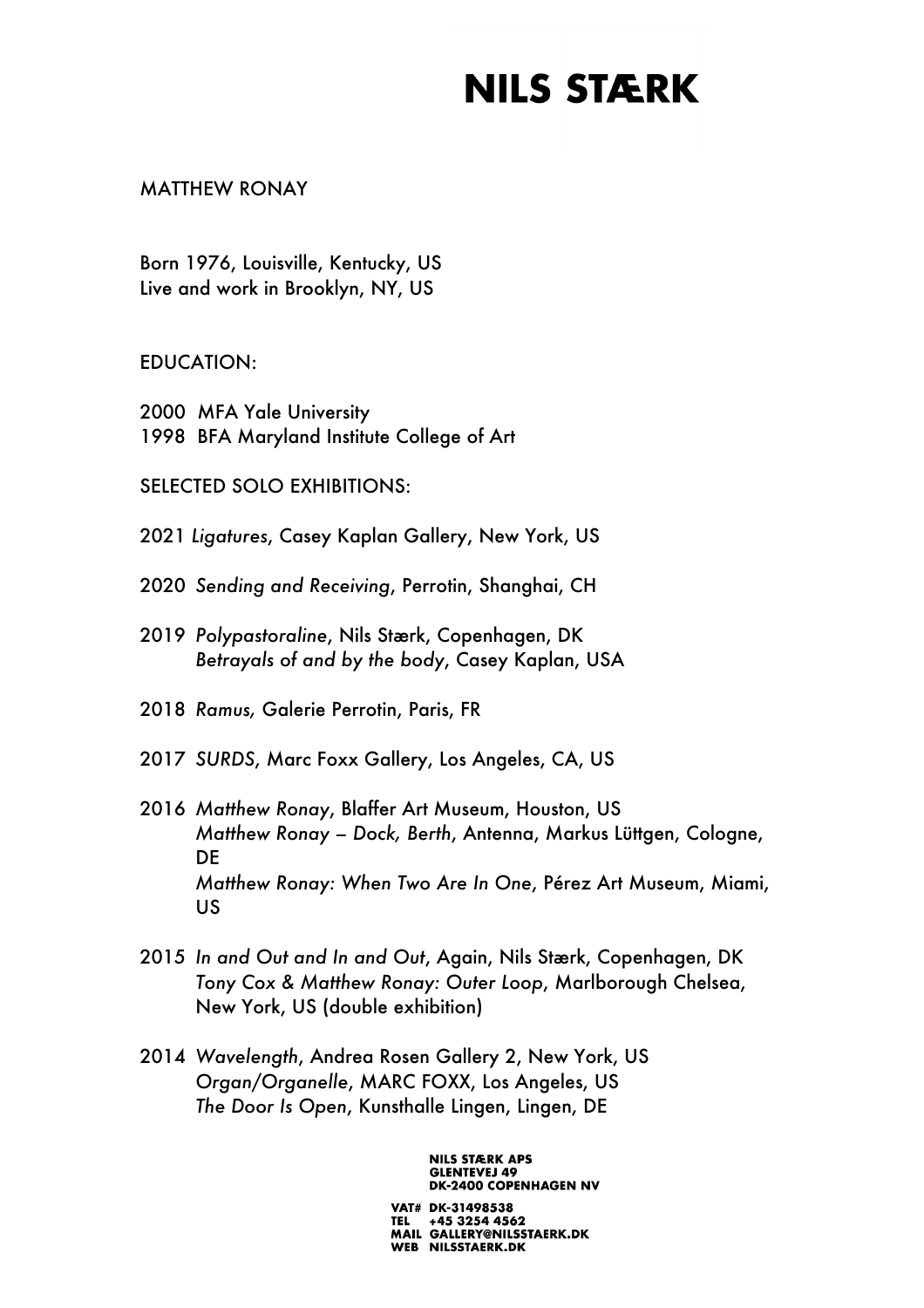- 2013 *Selected Works: 2007-2010*, University of Louisville's Hite Art Institute, Louisville, US *Repeat the Sounding*, Lüttgenmeijer, Berlin, DE *Mounting Toward Zenith/Descending and Disappearing* , Kentucky Museum of Art and Craft, Louisville, US
- 2012 *It Comes In Waves*, Nils Stærk, Copenhagen, DK *Between the Worlds*, La Conservera, Murcia, ES
- 2011 *Between the Worlds*, Andrea Rosen Gallery, New York, US
- 2010 *Between the Worlds*, ArtPace, curated by Matthew Drutt, San Antonio, US
- 2009 *is the shadow*, MARC FOXX, Los Angeles, US
- 2008 *Mounting Toward Zenith/Descending and Disappearing*, Luettgenmeijer, Berlin, Germany, DE Andrea Rosen Gallery, New York, US
- 2006 *Distractions From War*, Nils Stærk, Copenhagen, DK *Goin' Down, Down', Down'*, Parasol Unit, London, UK MARC FOXX, Los Angeles, US *Oh My God What Are We Gonna Do?!* Vacio 9, Madrid, ES
- 2005 *It's an Uprising!*, Andrea Rosen Gallery, New York, US *Shine the Light*, Marc Foxx, Los Angeles, US *REC.* / Esther Schipper, Berlin, DE
- 2004 *A Possible New Order of Reconsiderings*, Nils Stærk Contemporary Art, Statements - Art 35 Basel, CH
- 2002 *Outlaw Biker Gang*, Andrea Rosen Gallery 2, New York, US *Garden Party and Four Conversations with Slippage*, Nils Stærk Contemporary Art, Copenhagen, DK
- 2001 Marc Foxx, Los Angeles, US

**NILS STÆRK APS GLENTEVEJ 49 DK-2400 COPENHAGEN NV** VAT# DK-31498538 TEL +45 3254 4562<br>MAIL GALLERY@NILSSTAERK.DK WEB NILSSTAERK.DK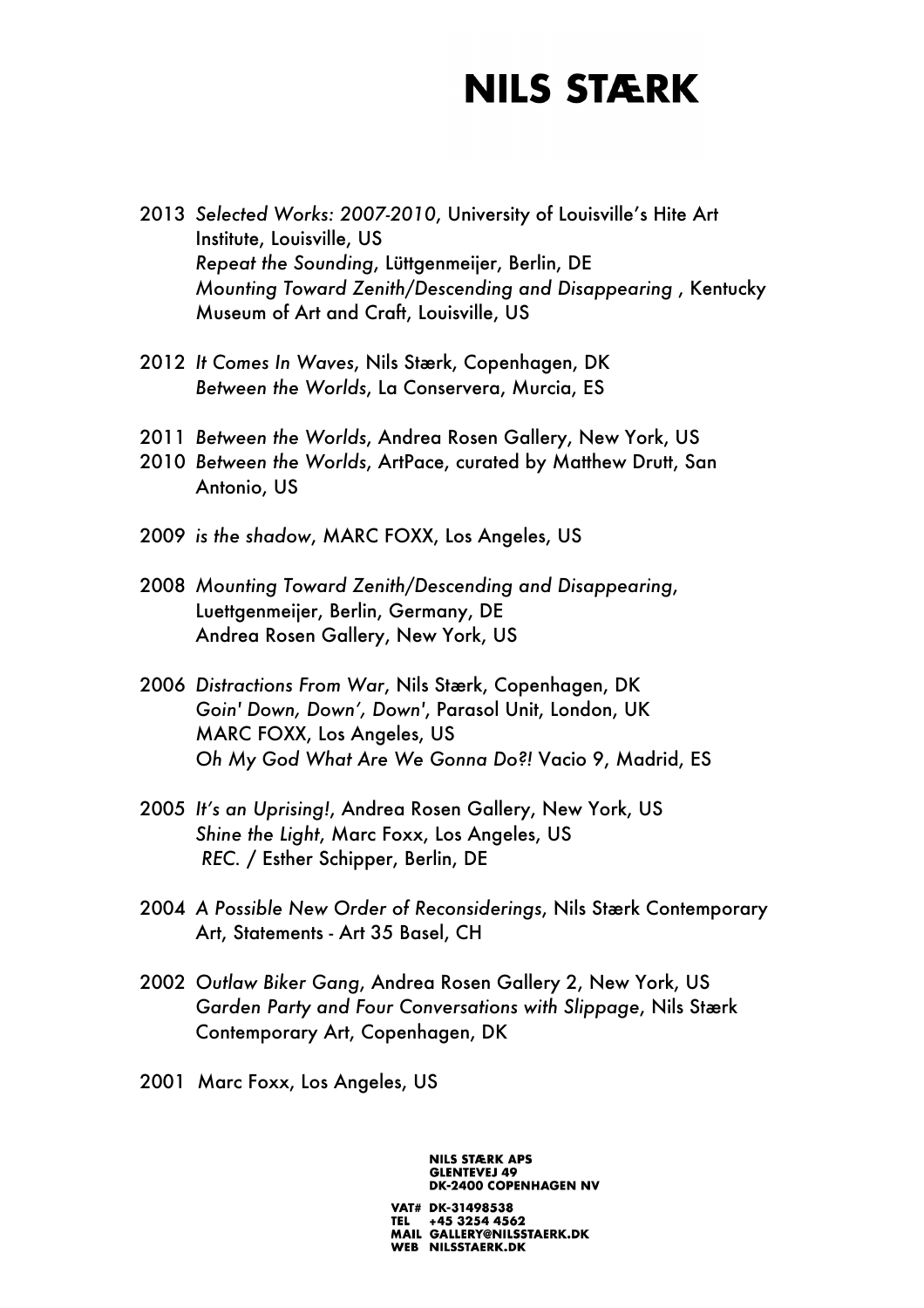#### SELECTED GROUP EXHIBITIONS:

- 2021 *La Boîte-en-Valise* curated by Wim Peeters and Marie Denkens, Office Baroque, Antwerp, BE. *ReGroup Show*, Miguel Abreau, New York, US *Romancing the Surface*, GRIMM, Amsterdam, NL *The Going Away Present*, Kristina Kite, Los Angeles, US
- 2020 The Essential Goods Show, Fisher Parrish, Brooklyn, NY
- 2019 Museum of Modern Art and Western Antiquities, Section II Department of Carving and Modeling: Form and Volume, Cristina Guerra Contemporary Art Axxon N: A collective commentary on David Lynch's INLAND

#### EMPIRE,

Essex Flowers, NY The Beyond: Georgia O'Keeffe and Contemporary Art, New Britain Museum of American Art, CT We Contain Multitudes, Galerie Isa, Mumbai Homo Faber: Craft in Contemporary Sculpture, Asia Culture Center, Gwangju, South Korea

- 2018 *The Cruelest Month*, Mother Gallery, Becon, NY *The Beyond: Georgia O'Keeffe and Contemporary Art*, North Carolina Museum of Art, Raleigh, NC, US
- 2017 *We'll turn Manhattan into an Island of Joy*, Markus Lüttgen, Cologne, DE *Hans Bellmer, Sascha Braunig, Matthew Ronay*, Office Baroque, Brussels, BE *Small Sculpture*, Corbett vs. Dempsey, Chicago, IL, US
- 2016 *Shroom Show*, helper, Brooklyn, NY, US *State of Disobedience*, WCMA-Williams College Museum of Art, Williamstown, MA, US *The Natural Flow of Things*, La Casa Encendida, Madrid, ES

#### **NILS STÆRK APS GLENTEVEJ 49 DK-2400 COPENHAGEN NV**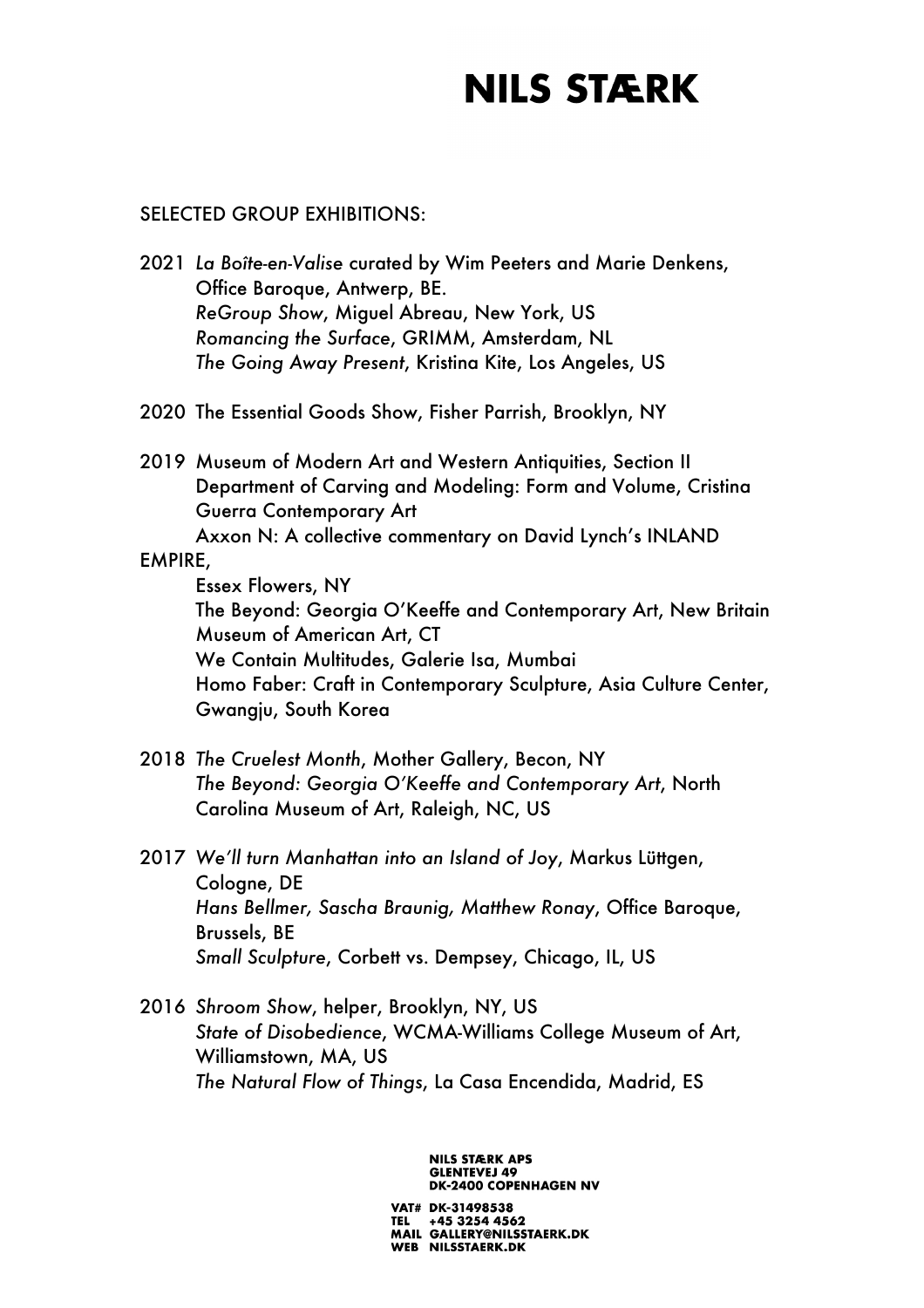*Empirical Intuitive Absorption*, Andrea Rosen Gallery, New York, NY, US *World Made By Hand*, Andrew Edlin Gallery, New York, NY, US *The Lamp Show*, 99¢ Plus Gallery, Brooklyn, NY, US

- 2015 *Quattro Stagioni*, FÜRSTLICH FÜRSTENBERGISCHE SAMMLUNGEN, Donaueschingen, DE *Between Two Worlds*, Jacob Lewis Gallery, New York, US *Mirror Mirror*, KateWerble Gallery, New York, US LEONOR ANTUNES, ANNE COLLIER, LUISA LAMBRI, CARTER MULL, ANNETE KELM, AMALIA PICA, MATTHEW RONAY, MAAIKE SCHOOREL, FRANCES STARK, HIROSHI SUGITO, MATEO TANNATT, MARC FOXX, Los Angeles, US *J'adore*, Kunsthalle Lingen, Lingen, DE Katie Werble Gallery, New York, US
- 2014 Group Sculpture Exhibition, MARC FOXX, Los Angeles, US
- 2013 12th Lyon Biennal, Lyon, FR *The Stairs*, Algus Greenspoon, New York, US
- 2012 *Cleopatra's Family Jewels*, Family Business, NY, US

*Chains*, The Horse, Berlin, Germany, curated by Dani Jakob, Gabriel Vormstein, and Sebastian Hammwoehner, Berlin, DE A Disagreeable Object, SculptureCenter, curated by Ruba Katrib, New York, US

2011 *All that is unseen*, Allan Nederpelt, NY, US

*Secret Societies*, Curated by Christina Ricupero, Alexis Vaillant and Matthias Ulrich, Schrin Kunsthalle, Frankfurt, DE

2010 *The Perpetual Dialogue*, Andrea Rosen Gallery, New York, US *2010 Next Wave Art*, Brooklyn Academy of Music, New York, US *The Incomplete - Paris*, Galerie Jean-Luc & Takaka Richard, Paris, FR

WEB NILSSTAERK.DK

2009 *Works on paper*, Nils stærk, Copenhagen, DK

**NILS STÆRK APS GLENTEVEJ 49 DK-2400 COPENHAGEN NV** VAT# DK-31498538 TEL +45 3254 4562<br>MAIL GALLERY@NILSSTAERK.DK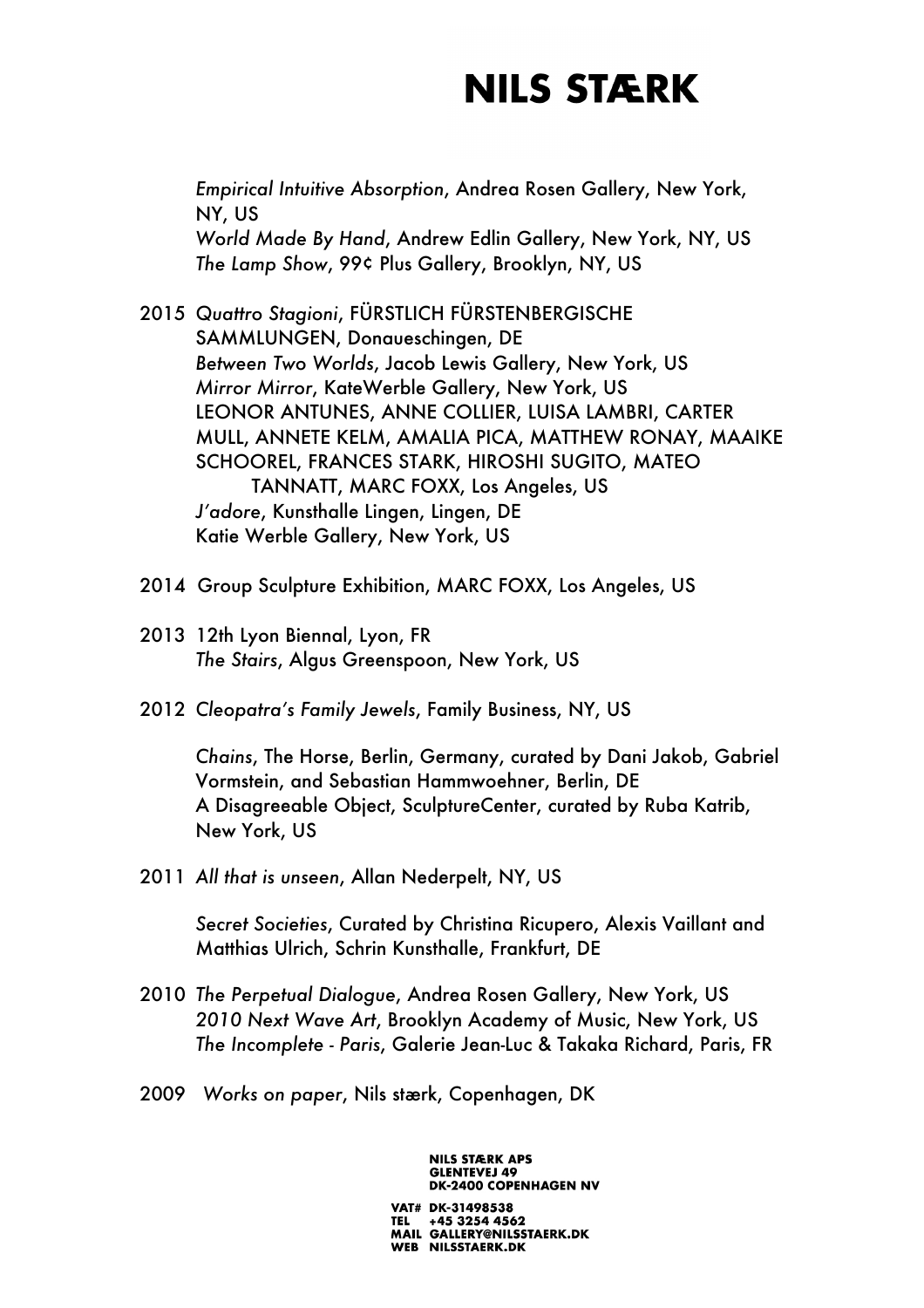*The Audio Show*, Friedrich Petzel Gallery, New York, US *The living and the dead*, Gavin Brown's Enterprise, New York, US

2008 Luettgenmeijer, Berlin, DE

*Political Correct*, BFAS Blondeau Fine Art Services, Geneve, CH *Meet Me Around the Corner* - Works from the Astrup Fearnley Collection, Astrup Fearnley Museum for Modern Art, Oslo, NO *Fun Fun Fun*, Aros, Aarhus, DK

2007 *The Incomplete*, Chelsea Art Museum, curated by Manon Slome and Hubert Neumann, New York, US, (catalogue) *The Wu-Tang / googolplex Show* (Congress), GBE@Passerby, curated by Darren Bader, New York, US *REC.OLLECTION*, ec. at Esther Schipper, Berlin, DE Phantasmania, Kemper Museum of Contemporary Art, curated by Elizabeth Dunbar, Kansas City, US (catalogue) *L.I.C, NYC Video*, Socrates Sculpture Park, curated by Andréa Salerno, Presented in conjunction with "L.I.C., NYC," Long Island City, US

- 2006 *The Food Show*, Chelsea Art Museum, NYC, US *Summer*, Nils Stærk Contemporary Art, Copenhagen, DK
- 2005 *Fine Print: Alternative Media*, P.S.1Contemporary Art Centre, NY, US

*Uncertain States of America*. American Art in the 3rd Millenium, Astrup Fearnley Museum of Modern Art, Oslo, NO August 10 - November 13. (catalogue) Traveling to: Musée d'Art Moderne de la Ville de Paris, Paris, Center for Curatorial Studies, Bard College, Annandale-on-Hudson, New York, Reykjavik Art Museum, Reykjavik, Serpentine Gallery, London, UK

*Monuments for the USA*, CCAC Wattis Institute for Contemporary Arts, San Francisco, CA, April 7 - May 14. (catalogue) Traveling to White Columns, New York, NY, December 13, 2005 - February 7, 2006.

*The Art of Chess*, Luhring Augustine, New York, US, October 28- December 23. Traveling to Gary Tatintsian Gallery, Inc., Moscow, Russia, April 13 - May 15, 2006 (catalogue)

*Withdrawal*, Galerie Chez Valentin, Paris, FR

*Make It Now: New Sculpture in New York*, Sculpture Center, Long Island City, New York, US

> **NILS STÆRK APS GLENTEVEJ 49 DK-2400 COPENHAGEN NV**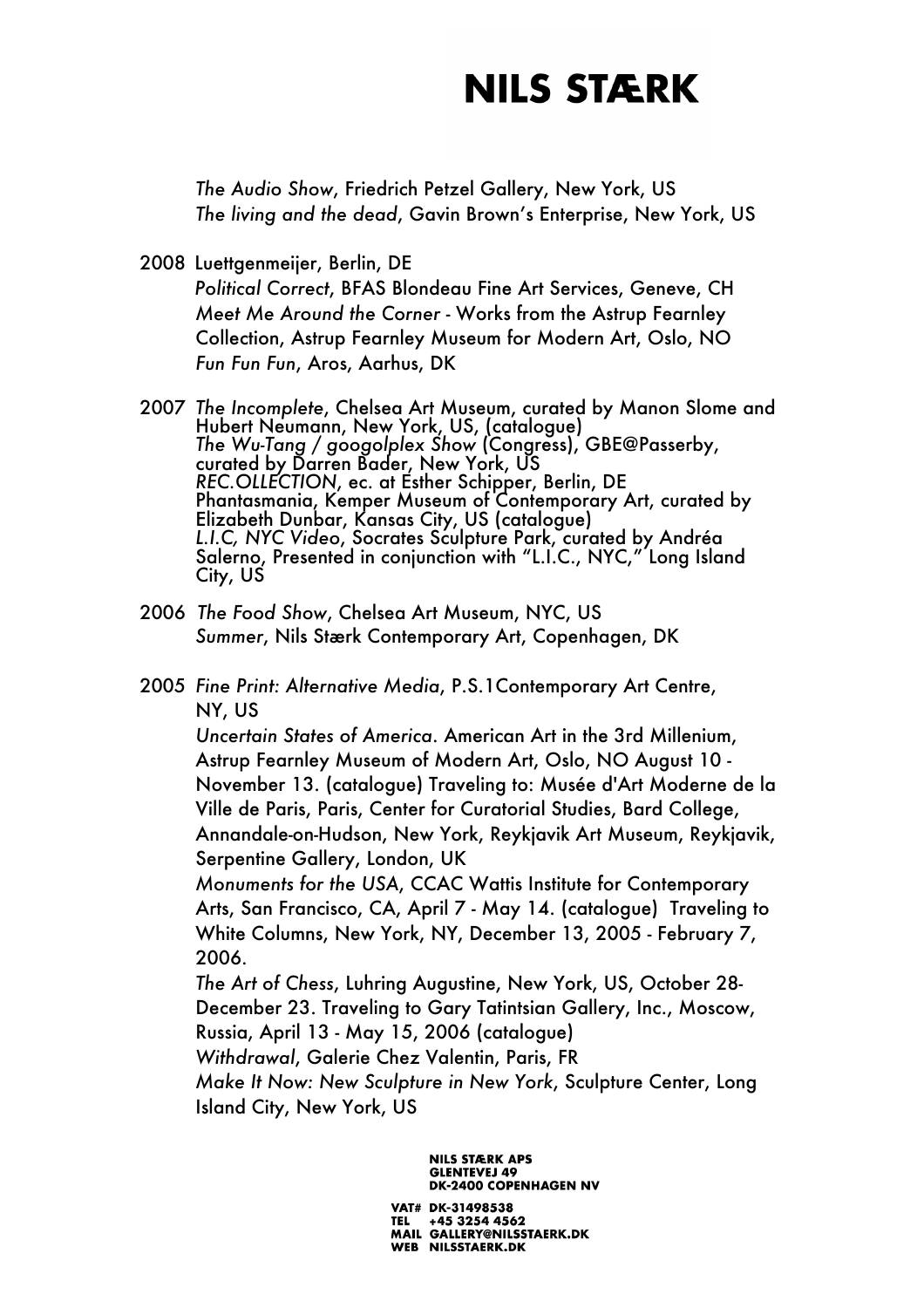- 2004 *Four-Ply*, Andrea Rosen Gallery, New York, US 2004 Whitney Biennial, Whitney Museum of American Art, New York, US (cat.) *the stars are so big, THE EARTH IS SO SMALL stay as you are (Part I)*, curated by Robert Meijer, Esther Schipper Gallery, Berlin, D, touring: Studio Manuela Klerkx, Milan, IT
- 2003 *We Are Electric*, curated by Chris Perez, Deitch Projects, New York, , US *Game Over*, GrimmsRosenfeld, Munich, DE *New Slang: Emerging Voices in Sculpture*, Luhring Augustine Gallery, New York, NY, US *<--- --->:* Evan Holloway, Matthew Ronay, Hiroshi Sugito, MARC FOXX, Los Angeles, US *Telling Stories*, Vedanta Gallery, Chicago, US *Little Triggers*, Cohan Leslie & Brown, New York, US *Youngstars: Sammlung Kohn*, Krinzinger Projekte, Vienna, AT
- 2002 *Artists Imagine Architecture*, Institute of Contemporary Art, Boston, MA, US (cat.) Group Show, MARC FOXX, Los Angeles, US Gallery Luhmann, Nils Stærk Contemporary Art, Copenhagen, DK Sudden Glory: Sight Gags and Slapstick in Contemporary Art, Logan Gallery, CCAC Wattis Institute for Contemporary Arts, San Francisco, CA, US (cat.) *Now is the Time*, Dorsky Gallery Curatorial Programs, Long Island City, NY, US (cat.)
- 2001 *Boomerang*, Collectors Choice, Exit Art, New York, NY, US Group Sculpture Show, MARC FOXX, Los Angeles, CA, US *Mink Jazz*, curated by Bruce Hainley, MARC FOXX, Los Angeles, CA, US
- 2000 *Two Friends and So On*, organized by Rob Pruitt and Jonathan Horowitz, Andrew Kreps Gallery, New York, NY, US

**NILS STÆRK APS GLENTEVEJ 49 DK-2400 COPENHAGEN NV** VAT# DK-31498538

TEL +45 3254 4562<br>MAIL GALLERY@NILSSTAERK.DK WEB NILSSTAERK.DK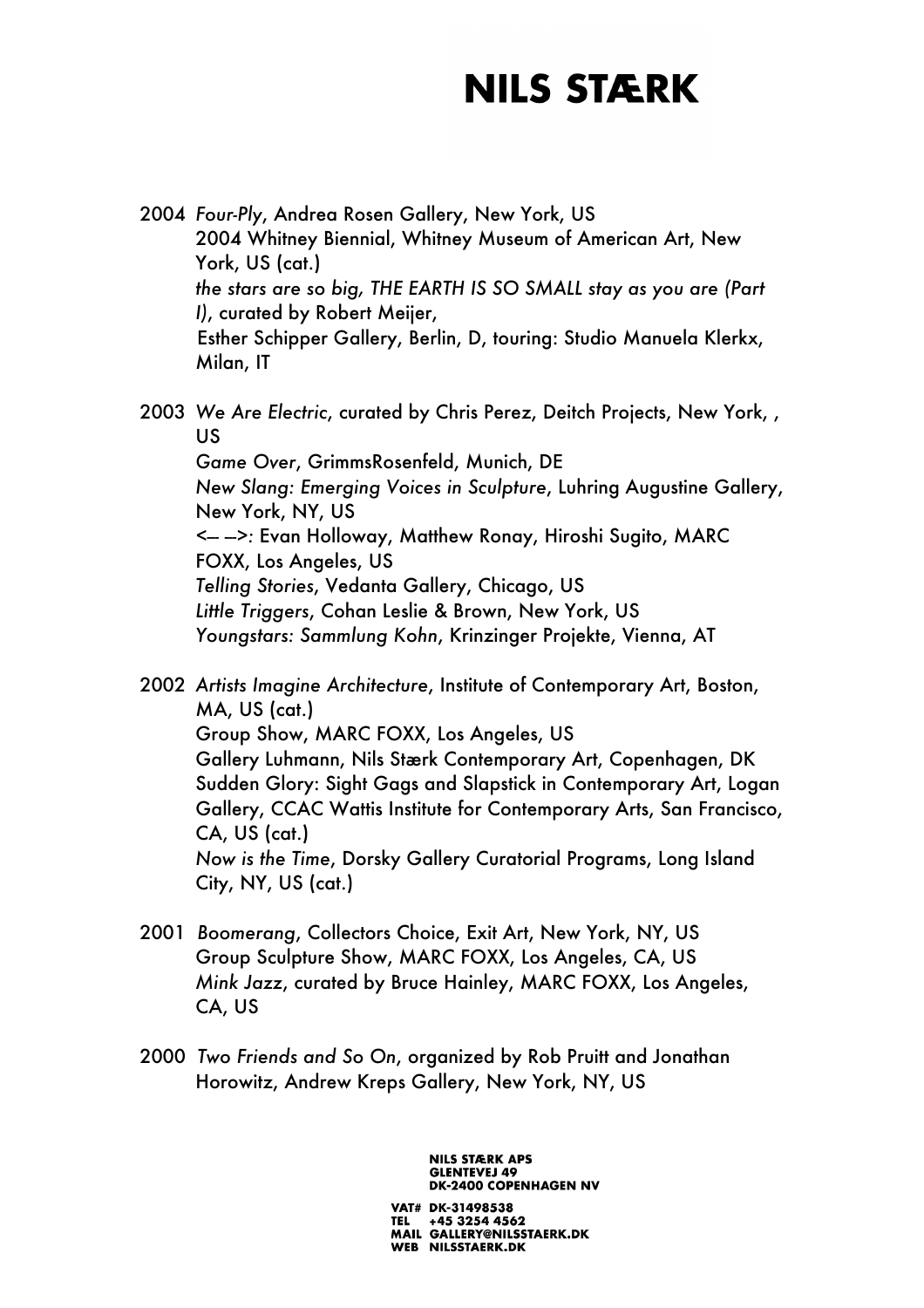1999 *Minty,* curated by Bruce Hainley, Richard Telles Gallery, Los Angeles, CA, US

#### BIBLIOGRAPHY:

- 2014 Harder-Montoya, Maya, Artforum, "Critic's 3 picks", August Smith, Roberta, New York Times, "Wavelenght", August Mizota, Sharon, Los Angeles Times, "A thoroughly engaing Matthew Ronay at Marc Foxx", September
- 2010 Cowles, Charlotte, Art in America, "In a dark wood", December
- 2009 Ned Holte, Michael, Artforum, "Matthew Ronay Marc Foxx Gallery", December Pagel, David, Los Angeles Times, "Matthew Ronay at Marc Foxx", September
- 2007 Herbert, Martin, Artreview, Matthew Ronay: "Goin' Down', Down', Down'", January, p. 144, Issue 7
- 2006 Morton, Tom, Frieze, "Uncertain States of America", March, p. 159 Glover, Martin, Financial Times, "A few killer bees, a few body parts", September

2005 Stosuy, Brandon, The Believer, "Matthew Ronay", December 2005/Januray 2006, NP Danto, Arthur C. Artforum, "Uncertain States of America", December 2005, p. 274 Mack, Joshua, Modern Painters, "Emerging Artists: Matthew Ronay, Joshua Mack on the dangers of overeating", December, p. 62, 63 Art Review, "Future Greats", December 2005, p. 80 Sholis, Brian, Artforum, Reviews: Matthew Ronay, Summer Issue, p. 324 Scott, Andrea K., Time Out New York, "The new new things", June 2- 8, p.73

> **NILS STÆRK APS GLENTEVEJ 49 DK-2400 COPENHAGEN NV**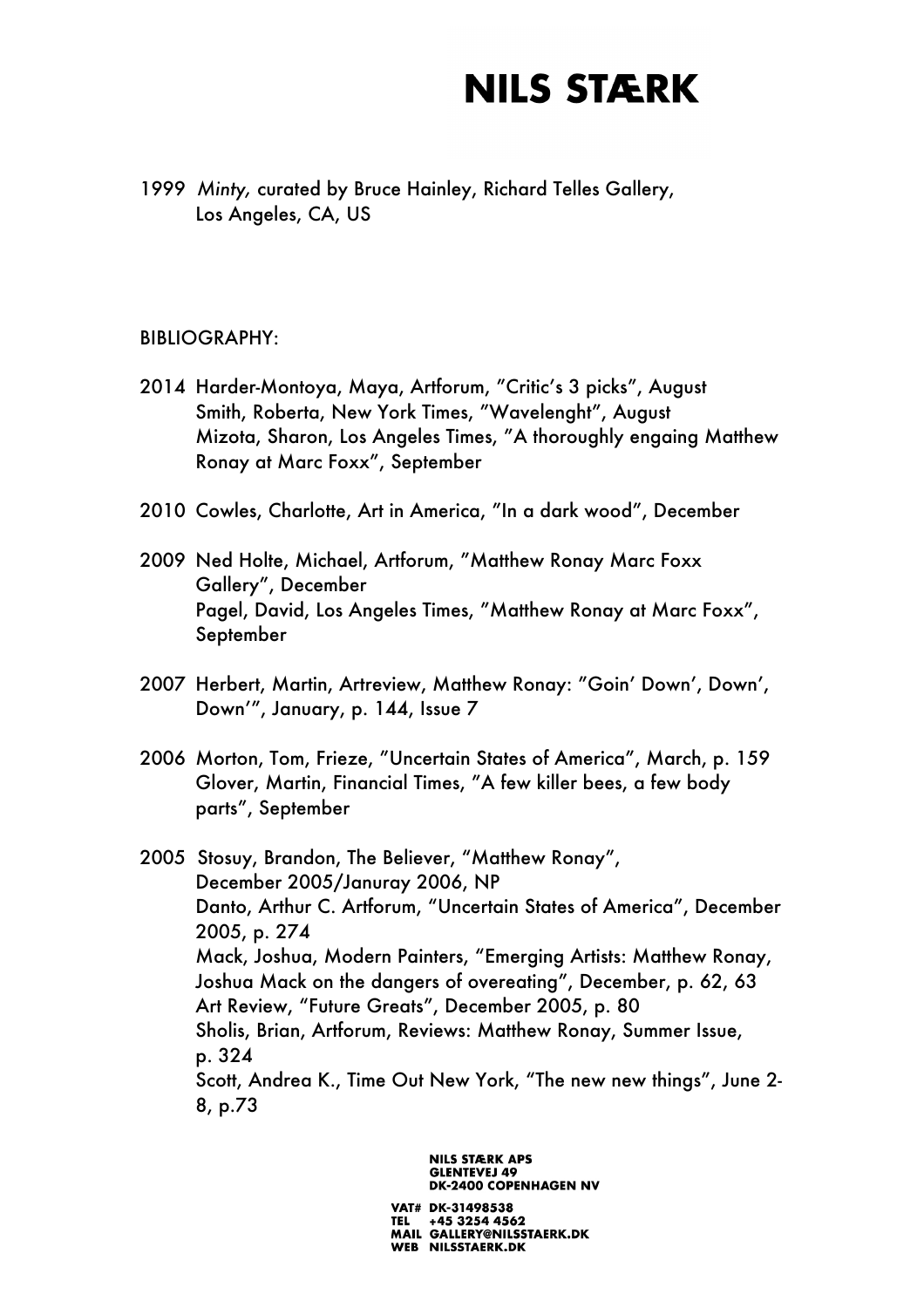Menelsohn, Adam E., Art Review, Debut: Discovering emerging artists, Matthew Ronay, May, p. 100 Comer-Greene, Rachel, Time Out New York, "Matthew Ronay, It's an Uprising", March 10-16, p. 76 Smith, Roberta, The New York Times, "Matthew Ronay, It's an Uprising", March 18, p. E42

2004 DiQuinzio, Apsara, "On Matthew Ronay and the 70's Funk Concert Model", 2004 Whitney Biennial Weyland, Jocko, Time Out New York, "American Splendor", March 4-11, p. 49-50 Brake, Alan, Louisville Magazine, "Super-Realist Supreme", April, pp. 49-50 Kimmelman, Michael, The New York Times, "Touching All Bases At The Biennial, March 12, p. E27

2002 Cotter, Holland, "Architectural Visions Keep Dreamers Awake", The New York Times, July 12, p.B37 Kinsella, Eileen, "Wise Buys: Experts suggest great values in today's market", Artnews, Summer Mondt, Zoey, "Matthew Ronay at Marc Foxx Gallery", Frieze, April, p.100 Pagel, David, "Matthew Ronay's Miniature Stage Sets", Los Angeles Times, January 18, p.F41

PUBLIC COLLECTIONS:

Albright Knox, Buffalo, New York, US

Crystal Bridges Museum of American Art, Bentonville, AR

Fürstenberg Zeitengenössisch Sammlungen, Karlstadt, Donaueschingen, DE

Henry Art Gallery, Seattle, Washington, US

MoMA, New York, New York, US

**GLENTEVEJ 49 DK-2400 COPENHAGEN NV** VAT# DK-31498538 +45 3254 4562 MAIL GALLERY@NILSSTAERK.DK WEB NILSSTAERK.DK

**NILS STÆRK APS**